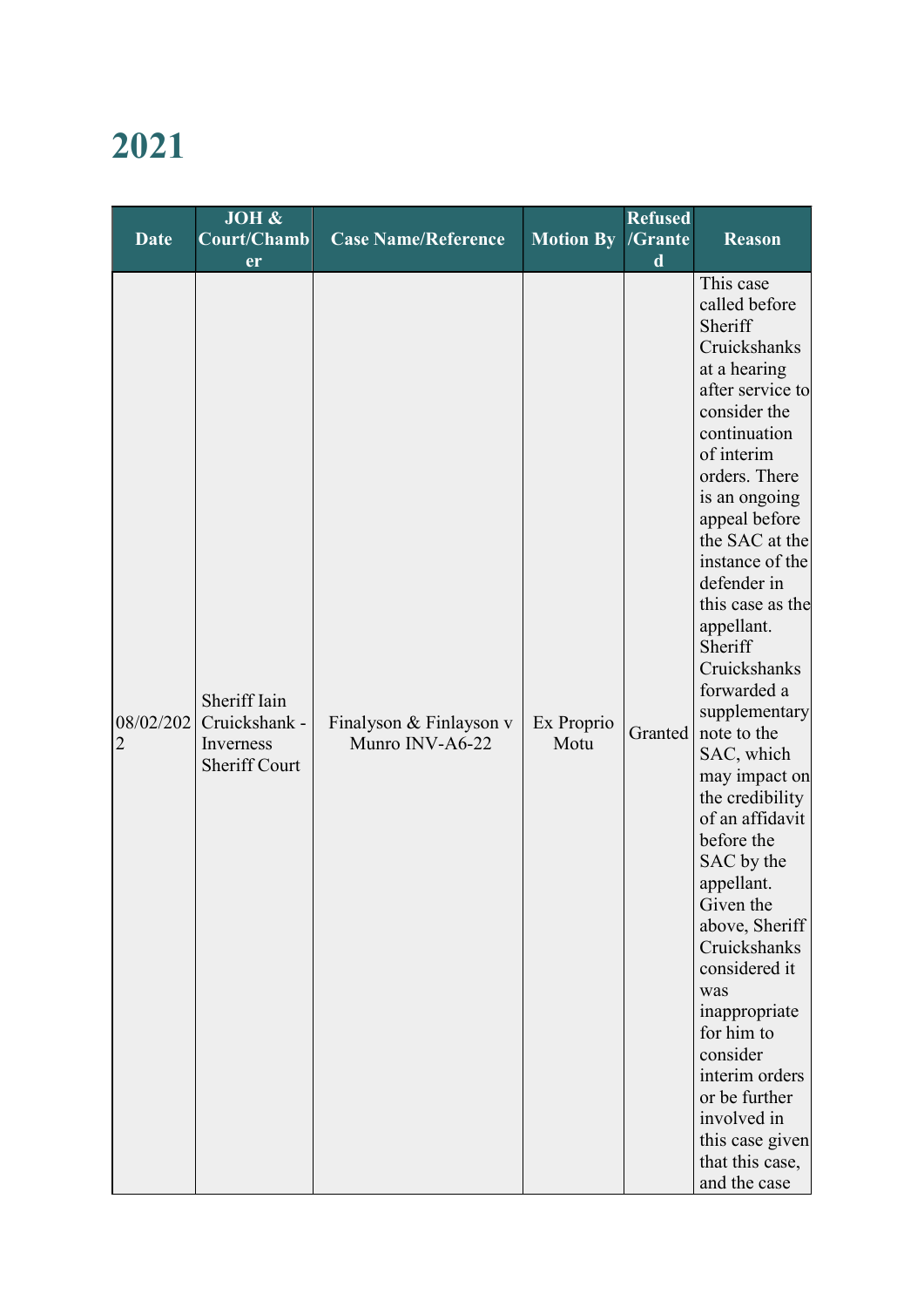|                             |                                                                                     |                                                                                                                                    |                                 |         | on appeal<br>have close<br>connections.                                                                                                                                                                                                                                                                                                                                                                                      |
|-----------------------------|-------------------------------------------------------------------------------------|------------------------------------------------------------------------------------------------------------------------------------|---------------------------------|---------|------------------------------------------------------------------------------------------------------------------------------------------------------------------------------------------------------------------------------------------------------------------------------------------------------------------------------------------------------------------------------------------------------------------------------|
| 22/01/202<br>2              | Summary<br>Sheriff<br>Matthew<br>Auchincloss -<br>Edinburgh<br><b>Sheriff Court</b> | EDI-SG455-21                                                                                                                       | Claimant<br>John<br>McKechnie   | Refused | The claimant<br>made a motion<br>asking the<br>Sheriff to<br>recuse himself<br>on the basis he<br>was<br>acquainted<br>with the<br>Respondent's<br>previous lay<br>representative<br>Mr Gough,<br>who was in<br>attendance in<br>a supporting<br>role. The<br>Sheriff refused<br>the motion on<br>the basis that<br>Mr Gough<br>was not<br>representing<br>the<br>Respondent<br>and there was<br>no conflict of<br>interest. |
| 07/01/202<br>$\overline{2}$ | Lord<br>Woolman -<br>Inner House,<br>Court of<br>Session                            | P1259/18: William<br>Frederick Ian Beggs v-<br>The Scottish Legal Aid<br>Board and The Scottish<br><b>Information Commissioner</b> | Agents for<br>the<br>Petitioner | Granted | Lord<br>Woolman<br>dealt with, as<br>an Outer<br>House Judge,<br>a previous<br>iteration of<br>this case<br>where the<br>petitioner<br>challenged<br><b>SLAB's</b><br>refusal of<br>legal aid<br>$([2018]$ CSOH<br>$13$ ; The<br>Petition was<br>refused by<br>Lord                                                                                                                                                          |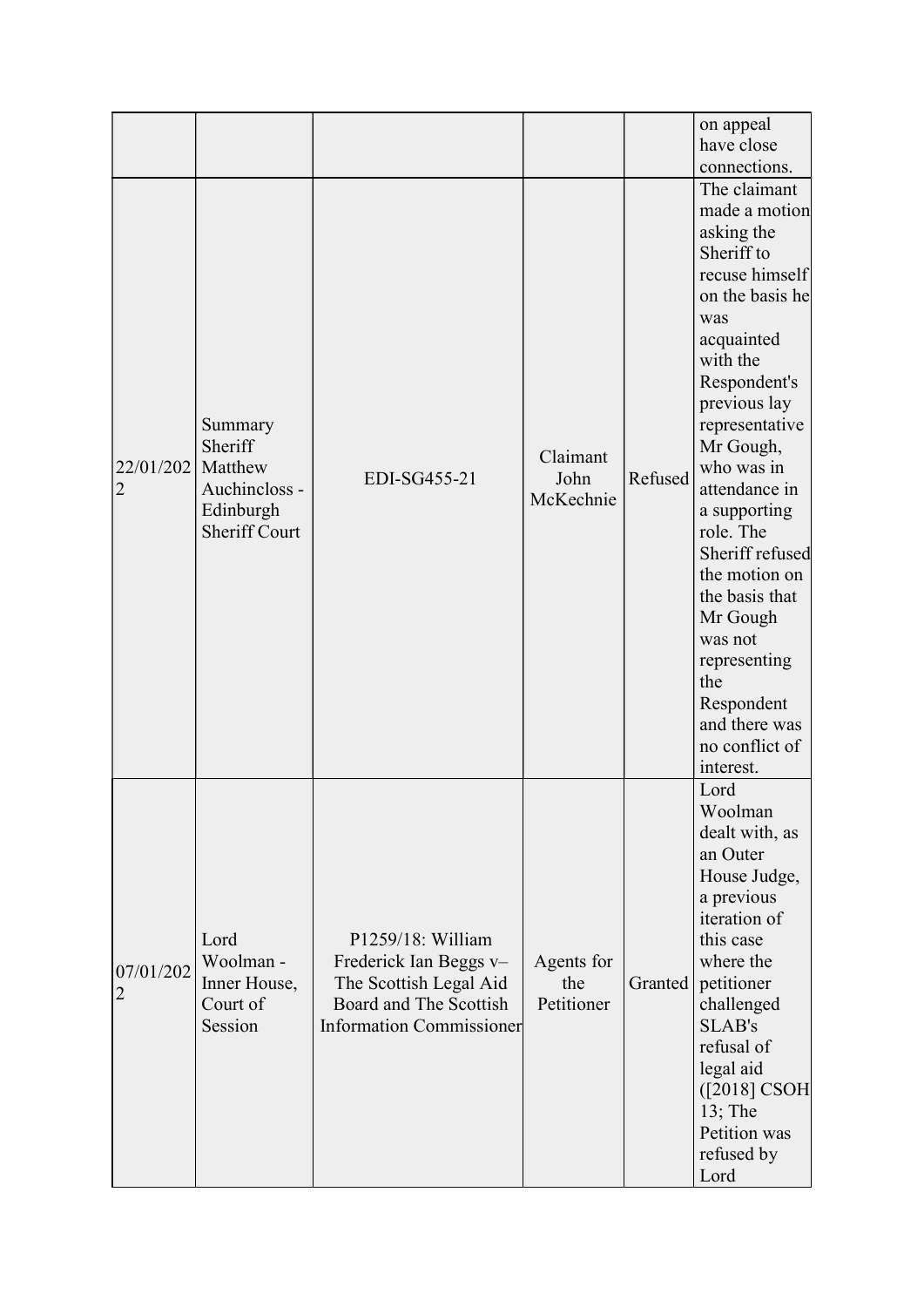|                |                                                   |                                            |                    |         | Woolman in<br>that<br>case.<br>Lord<br>Woolman is of<br>the view that a<br>bystander<br>might<br>reasonably<br>consider his<br>Lordship has<br>already made<br>up his mind,<br>or at least may<br>be prejudiced<br>in one<br>direction,<br>having already<br>decided a                                                       |
|----------------|---------------------------------------------------|--------------------------------------------|--------------------|---------|------------------------------------------------------------------------------------------------------------------------------------------------------------------------------------------------------------------------------------------------------------------------------------------------------------------------------|
|                |                                                   |                                            |                    |         | different<br>version of the<br>same issue<br>after a<br>substantive<br>hearing.                                                                                                                                                                                                                                              |
| 21/12/202      | Duncan<br>Cartwright -<br><b>MHTS</b>             | MHTS/3/21/12/08063/S05<br>$\boldsymbol{0}$ | Granted            | Granted | Conflict-<br>Sensitive.                                                                                                                                                                                                                                                                                                      |
| 14/12/202<br>1 | <b>Sheriff Harris</b><br>- Alloa Sheriff<br>Court | AL20001083                                 | Ex Proprio<br>Motu | Granted | Sheriff<br>previously<br>heard a civil<br>proof<br>involving the<br>same<br>allegations,<br>accused and<br>complainer.<br>Sheriff<br>deemed it<br>inappropriate<br>as they had<br>been privy to<br>information<br>through the<br>civil case that<br>may not be<br>presented to<br>the court<br>during the<br>criminal trial. |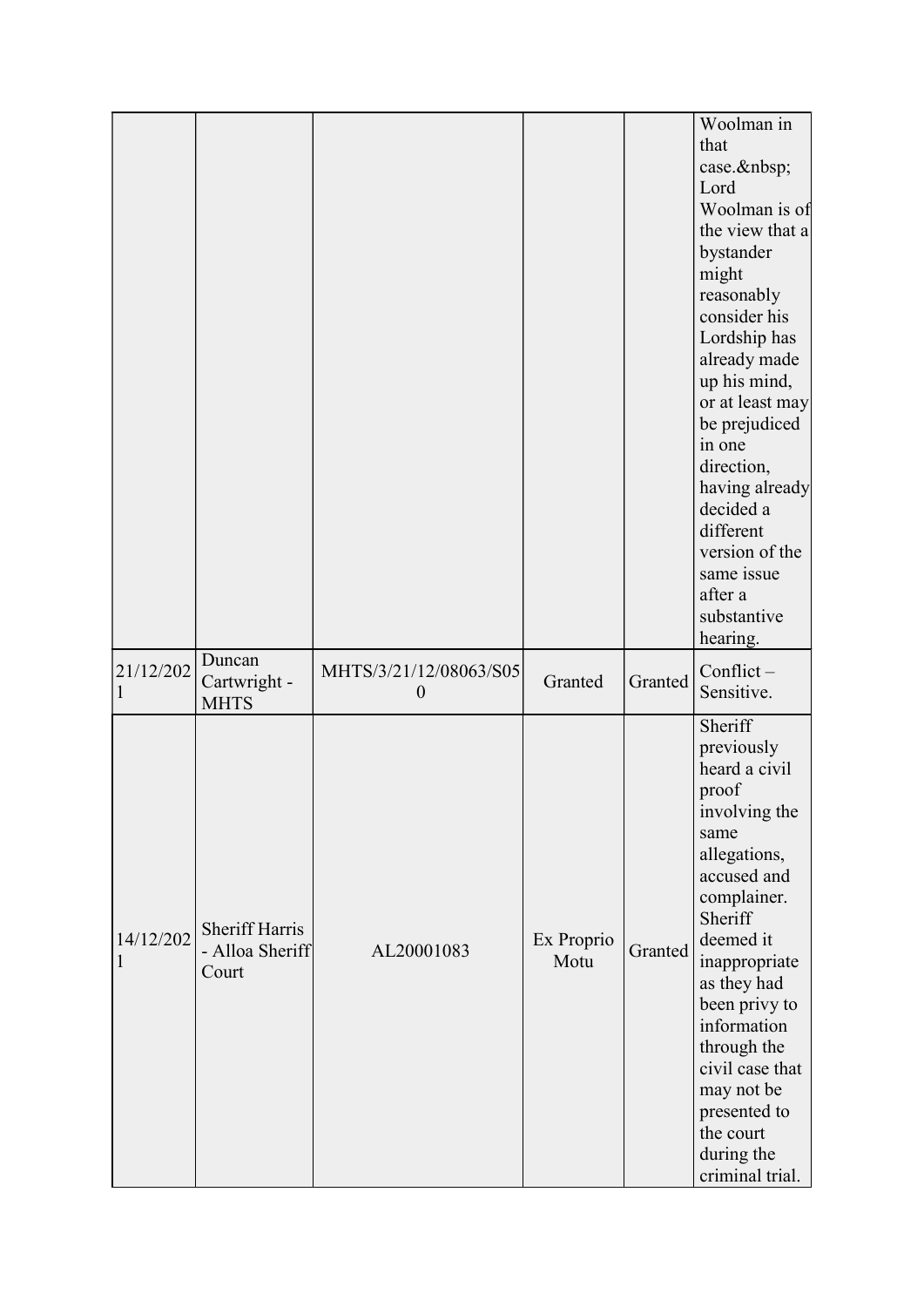| 26/11/202<br>$\mathbf{1}$ | <b>Sheriff Robert</b><br>McDonald -<br>Kirkwall<br><b>Sheriff Court</b> | PF v John Hamilton                        | Ex Proprio<br>Moto | Granted | The Sheriff<br>heard<br>evidence in a<br>trial on<br>24/11/2021<br>where the<br>accused in this<br>case John<br>Hamilton was<br>appearing<br>witness.<br>Having heard<br>the nature of<br>evidence from<br>the witness,<br>John Hamilton<br>on<br>24/11/2021,<br>the Sheriff<br>found it<br>necessary to<br>recuse himself<br>in respect of<br>the trial on<br>25/11/2021<br>where John<br>Hamilton is<br>the accused. |
|---------------------------|-------------------------------------------------------------------------|-------------------------------------------|--------------------|---------|------------------------------------------------------------------------------------------------------------------------------------------------------------------------------------------------------------------------------------------------------------------------------------------------------------------------------------------------------------------------------------------------------------------------|
| 18/11/202<br>1            | Duncan<br>Cartwright -<br><b>MHTS</b>                                   | MHTS/2/21/10/06006/S10<br>12 <sub>b</sub> | Member             | Granted | Conflict.                                                                                                                                                                                                                                                                                                                                                                                                              |
| 17/11/202<br>$\mathbf{1}$ | Tom Russ -<br><b>MHTS</b>                                               | MHTS/3/21/11/07008/S06<br>3               | Ex Proprio<br>Motu | Granted | Potential<br>Conflict of<br>Interest, since<br>the Tribunal<br>Member<br>provides<br>emergency<br>cover to the<br>hospital on the<br>out of hours<br>on call rota.                                                                                                                                                                                                                                                     |
| 27/10/202<br>$\mathbf{1}$ | Sheriff<br><b>Andrew Berry</b><br>- Wick                                | <b>WCK-A16-20</b>                         | Ex Proprio<br>Motu | Granted | Practising<br>solicitor<br>having<br>appeared<br>before the<br>Sheriff - likely<br>to be<br>questioned as                                                                                                                                                                                                                                                                                                              |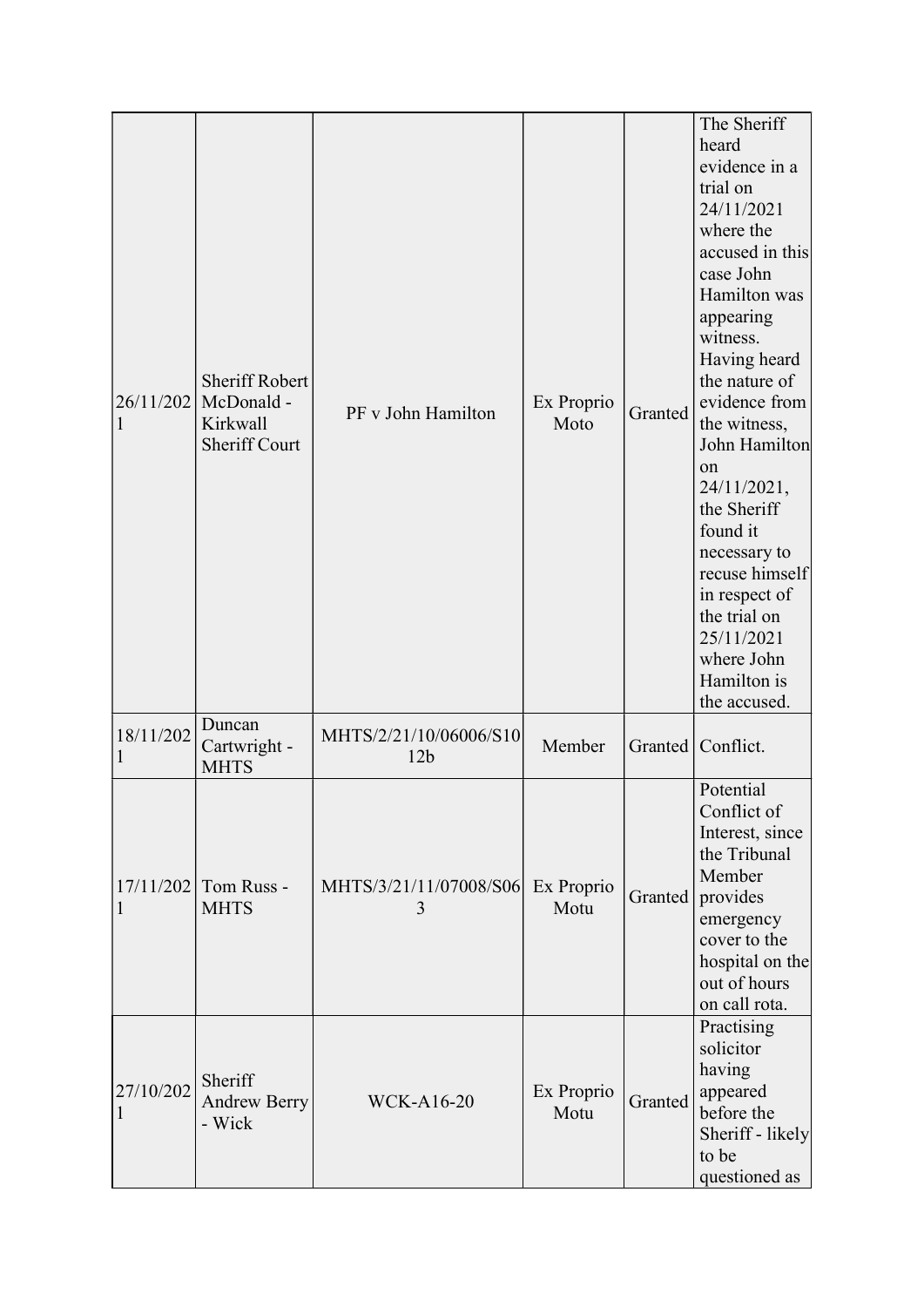|                           |                                                             |                                                   |                                   |         | a witness<br>during the<br>duration of the<br>proof.                                                                                                                                                                                                     |
|---------------------------|-------------------------------------------------------------|---------------------------------------------------|-----------------------------------|---------|----------------------------------------------------------------------------------------------------------------------------------------------------------------------------------------------------------------------------------------------------------|
| 05/10/202<br>1            | <b>SHERIFF</b><br><b>ANDREW</b><br><b>BERRY-</b><br>Wick    | <b>WCK-A11-18</b>                                 | Of member's<br>own accord         | Granted | The sheriff<br>has recused<br>himself from<br>dealing with<br>the proof<br>given that<br>there may be<br>questions<br>during said<br>proof<br>regarding<br>credibility of<br>solicitors/form<br>er solicitors<br>who are in<br>court every<br>other day. |
| 19/09/202<br>1            | Sheriff<br>Martin-Brown<br>- Forfar<br><b>Sheriff Court</b> | FFR-B105-21 Allan<br>Simpson v John Clenaghan     | Lay<br>Representati Refused<br>ve |         | The Sheriff<br>was asked to<br>recuse herself<br>because of<br>previous<br>decisions<br>made in<br>respect of: $(i)$<br>a criminal<br>matter; and<br>(ii) a civil<br>matter.                                                                             |
| 19/09/202                 | Sheriff<br>Martin-Brown<br>- Forfar                         | FFR-B104-21 Katie<br>McKenzie v John<br>Clenaghan | Katie<br>McKenzie                 | Refused | The Sheriff<br>was asked to<br>recuse herself<br>because of<br>previous<br>decisions<br>made in<br>respect of: $(i)$<br>a criminal<br>matter; and<br>(ii) a civil<br>matter.                                                                             |
| 18/08/202<br>$\mathbf{1}$ | Sheriff<br>Fleetwood -<br>Elgin Sheriff<br>Court            | W. Beaton v W. Hendry<br>ELG-A29-19               | Ex Proprio<br>Motu                | Granted | The Sheriff<br>has had<br>previous<br>dealings with                                                                                                                                                                                                      |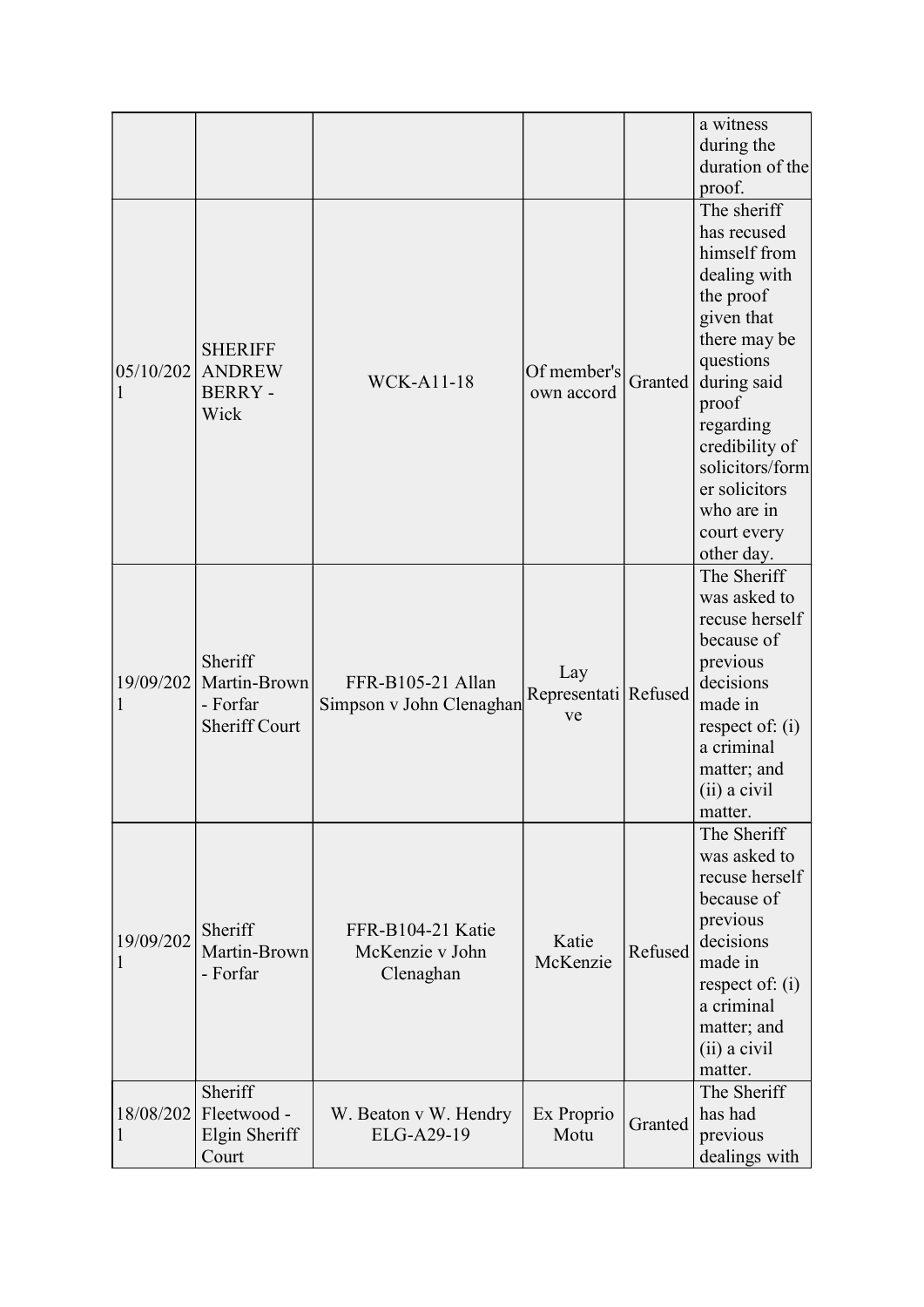|                |                                                                                                                                |                                            |                           |         | witnesses of<br>both parties.                                                                                                                                                                                                                     |
|----------------|--------------------------------------------------------------------------------------------------------------------------------|--------------------------------------------|---------------------------|---------|---------------------------------------------------------------------------------------------------------------------------------------------------------------------------------------------------------------------------------------------------|
| 15/07/202<br>1 | Marella<br>O'Neill,<br>Justice of the<br>Peace -<br>Kilmarnock<br><b>Sheriff Court</b><br>and Justice of<br>the Peace<br>Court | Ewan Paterson SCS/2020-<br>061786          | Ex Proprio<br>Motu        | Granted | Reporting<br>Officer and<br>main witness<br>were friends<br>to the Justice<br>of the Peace.<br>Case<br>adjourned to<br>another date<br>before any<br>evidence<br>heard, or<br>witnesses<br>sworn in.                                              |
| 20/06/202      | Lady Stacey -<br>High Court in<br>Glasgow                                                                                      | HMA v Scott Reid - IND<br>2021-1284        | Of member's<br>own accord | Granted | Lady Stacey<br>wished to<br>recusal herself<br>in these<br>proceedings<br>due to the<br>accused and<br>his family<br>being known<br>to her and<br>living within<br>close<br>proximity of<br>her home<br>address.                                  |
| 12/04/202      | Joel Conn -<br>Housing and<br>Property<br>Chamber -<br>Case<br>Management<br>Discussion                                        | FTS/HPC/EV/21/0355 -<br>FTS/HPC/CV/21/0356 | Of Member's<br>own accord | Granted | The Member's<br>private<br>practice<br>represents a<br>company<br>which shares a<br>director and<br>shareholder of<br><b>Ecosse Estates</b><br>Ltd. The<br>director was<br>present as an<br>observer at<br>this Case<br>Management<br>Discussion. |
| 06/04/202      | Elaine Munro<br>- Housing and                                                                                                  | EV/21/0273 - CV/21/0278 Of Member's        | own accord                | Granted | Member has a<br>conflict of<br>interest as she                                                                                                                                                                                                    |